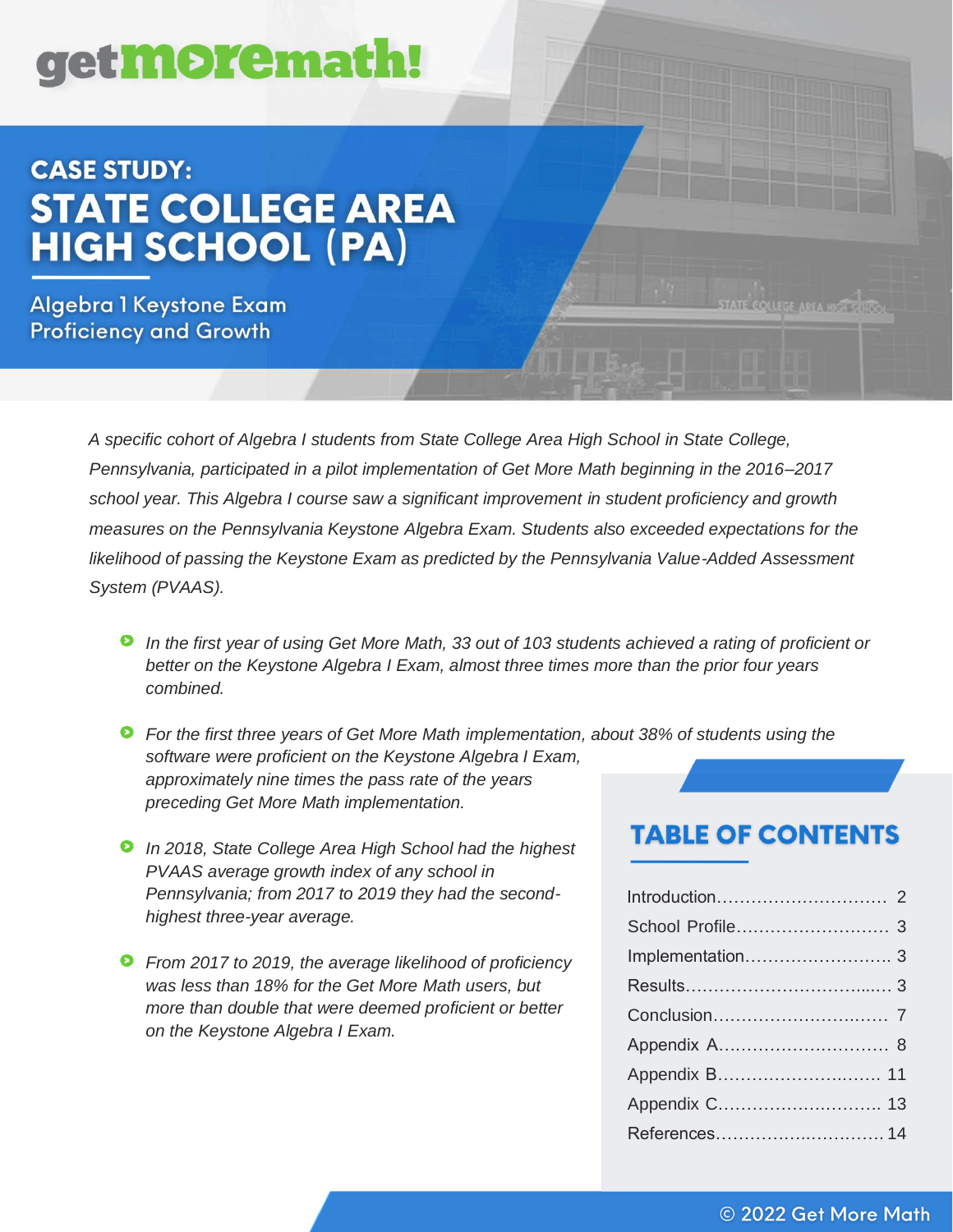## **Introduction**

Mathematics teaching and learning has come under scrutiny in the last several years, particularly in the United States. On the 2018 PISA, students from the United States ranked  $37<sup>th</sup>$  out of 78 educational systems assessed in mathematics (Schleicher, 2019, p. 7). Educational experts have long debated the merits and challenges of conceptual versus procedural understanding, individualized instruction, and how students learn best. Two evidence-based strategies that address long-term retention and student learning are retrieval practice and differentiation.

Retrieval practice is simply recall of knowledge over time, which reinforces learning by pulling information out of the brain rather than trying to improve retention by re-listening, rereading, or reobserving. For mathematics in particular, Kim et al. (2013) posited that mastering cognitive skills benefits from distributed practice (p. 31). When retrieval practice is interleaved, spaced, and varied, learners mimic how we experience life, which makes our memory stronger (Brown et al., 2014, p. 66). Brown et al. (2014) further explained our misunderstanding of massed practice—most people insist that repetitively practicing a concept with a single focus will help us to master it (p. 47). However, research in cognitive science does not support this idea. While educators often perceive distributed retrieval practice as an assessment tool, it functions as a learning tool that produces "desirable difficulty during learning" (Roediger & Karpicke, 2006, p. 254).

While incorporating appropriate retrieval practice and other learning strategies is possible without technology, there are ways that computers can address complex issues and analyses that are beyond the capacity of most teachers. Get More Math is a program that provides adaptive, individualized, cumulative practice for mathematics students to increase long-term retention. Get More Math leverages research-based retrieval practice using spacing and interleaving. The software determines which skill a student should attempt founded on data about the student's strengths, weaknesses, and time since last practicing each skill.

Another way Get More Math addresses complex student needs is through content differentiation. Get More Math is not an instructional tool, so it allows the teacher to deliver the appropriate instruction for students while the software dynamically provides practice problems that are tailored to each student's needs. The program intelligently selects problems for a student from a set of teacher-assigned skills based on each student's past successes and failures, providing each student with a differentiated experience. Little et al. (2009) explained, "the value of differentiation [is] to respond to student readiness… [and provide] opportunities for all students to work with tasks that challenge them" (p. 42). Get More Math also scaffolds individual skills to meet students at the appropriate level. This multi-level approach to individualization of practice keeps students in their zone of proximal development. Murray and Arroyo discussed accessing a student's zone of proximal development as integral in making learning efficient and effective (p. 749).

Get More Math was created by a mathematics teacher in the early 2000's and was refined for over a decade in the classroom before being released to a set of pilot schools in Pennsylvania. This document will discuss the results that one of those schools experienced while implementing Get More Math.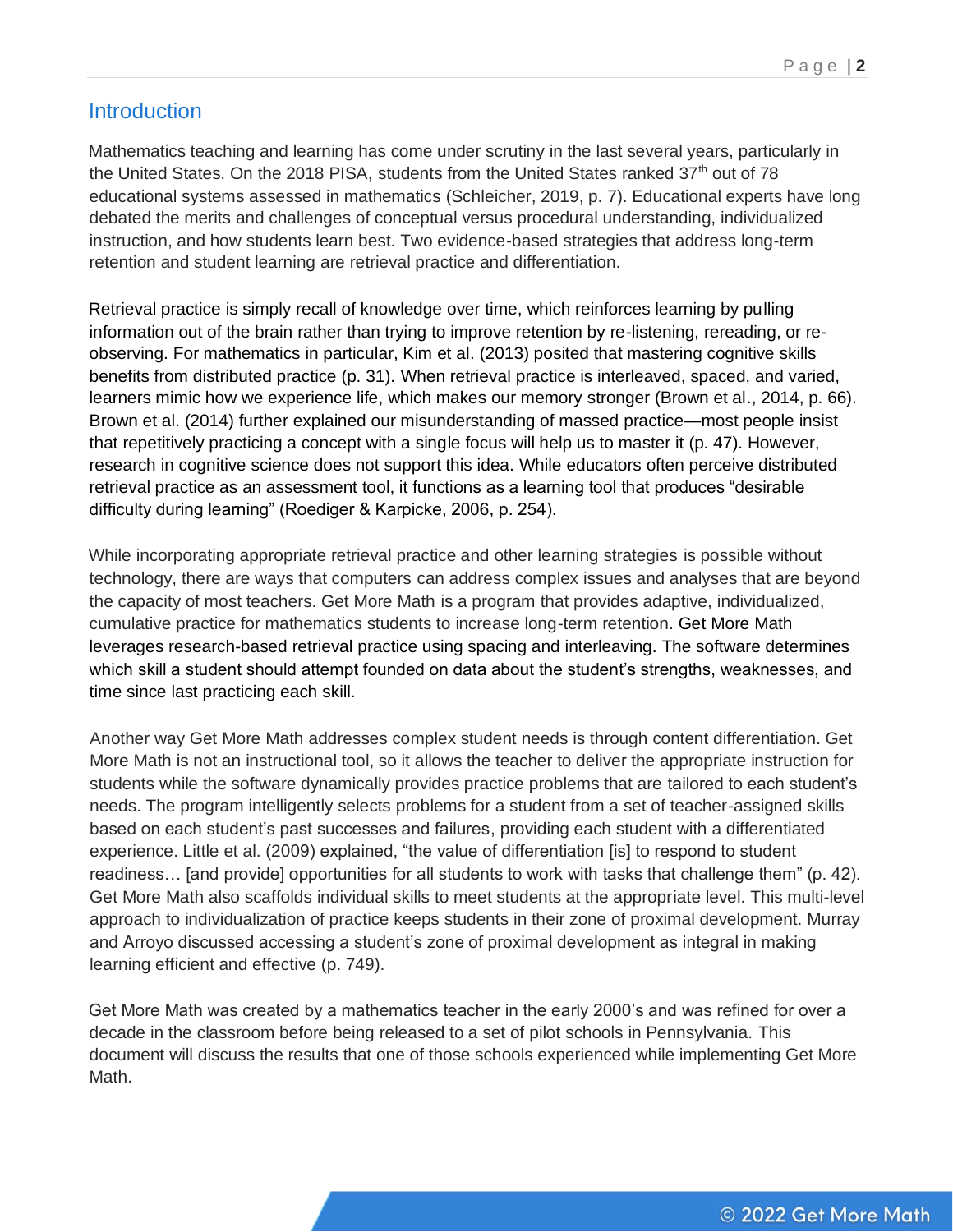## School Profile

State College Area High School is a public high school located in State College, Pennsylvania, the home of Penn State University. The town of State College has a population of approximately 40,000 people (United States Census Bureau, 2022). According to the National Center for Education Statistics, State College Area High School had an enrollment of 2,356 students in the 2019–2020 school year (NCES, 2021). Of those students, approximately 20% were minority or two or more races. The high school is a Title I school, with about 18% of the student body being economically disadvantaged and receiving free or reduced-price lunches.

## Implementation

State College Area High School (SCAHS) is considered an academically successful high school by most metrics. Their 2017 SAT scores ranked 23<sup>rd</sup> out of 650 schools in Pennsylvania (State College Area High School, 2022). In 2021, 564 students took 1,024 Advanced Placement exams, and 83% of those exam scores were three or higher, the typically accepted threshold for college credit (SCAHS, 2022). The high school also experienced a 92.5% graduation rate (SCAHS, 2022).

However, students in State College's elective College Prep Algebra I A/B (CPA1AB) course rarely attained proficiency on the state-mandated Keystone Algebra I Exam. Students are rated below basic, basic, proficient, or advanced. From 2013 to 2016, in the four years prior to implementing Get More Math, only 12 out of over 300 students in the CPA1AB course at State College achieved a rating of proficient, and not one was considered advanced. Stakeholders implemented Get More Math in the 2016–2017 school year to improve student long-term retention with the hope that this would in turn improve Keystone Exam results.

It is important to note a few other conditions under which the pilot was conducted. Prior to using Get More Math and throughout its implementation, all students enrolled in CPA1AB were one-to-one with computing devices. The course has always been co-taught with two certified teachers; in Fall of 2016 SCAHS moved from using a certified learning support teacher as the second teacher to using a certified math teacher as the second teacher. A total of four different mathematics teachers co-taught different sections of CPA1AB in the pilot years discussed in this study. The class met 90 minutes per day, every other day, prior to implementing Get More Math and for the first year of usage. Beginning in 2017-2018, the class met 90 minutes per day, every day. Enrollment in the course dropped a bit after it started to meet daily, likely because it was an elective course that required more time from a student's schedule.

## **Results**

## **Part 1: Proficiency**

The results from implementing Get More Math were profoundly evident after the first round of state standardized tests in 2017. **Out of 103 students, 33 achieved a rating of proficient or better on**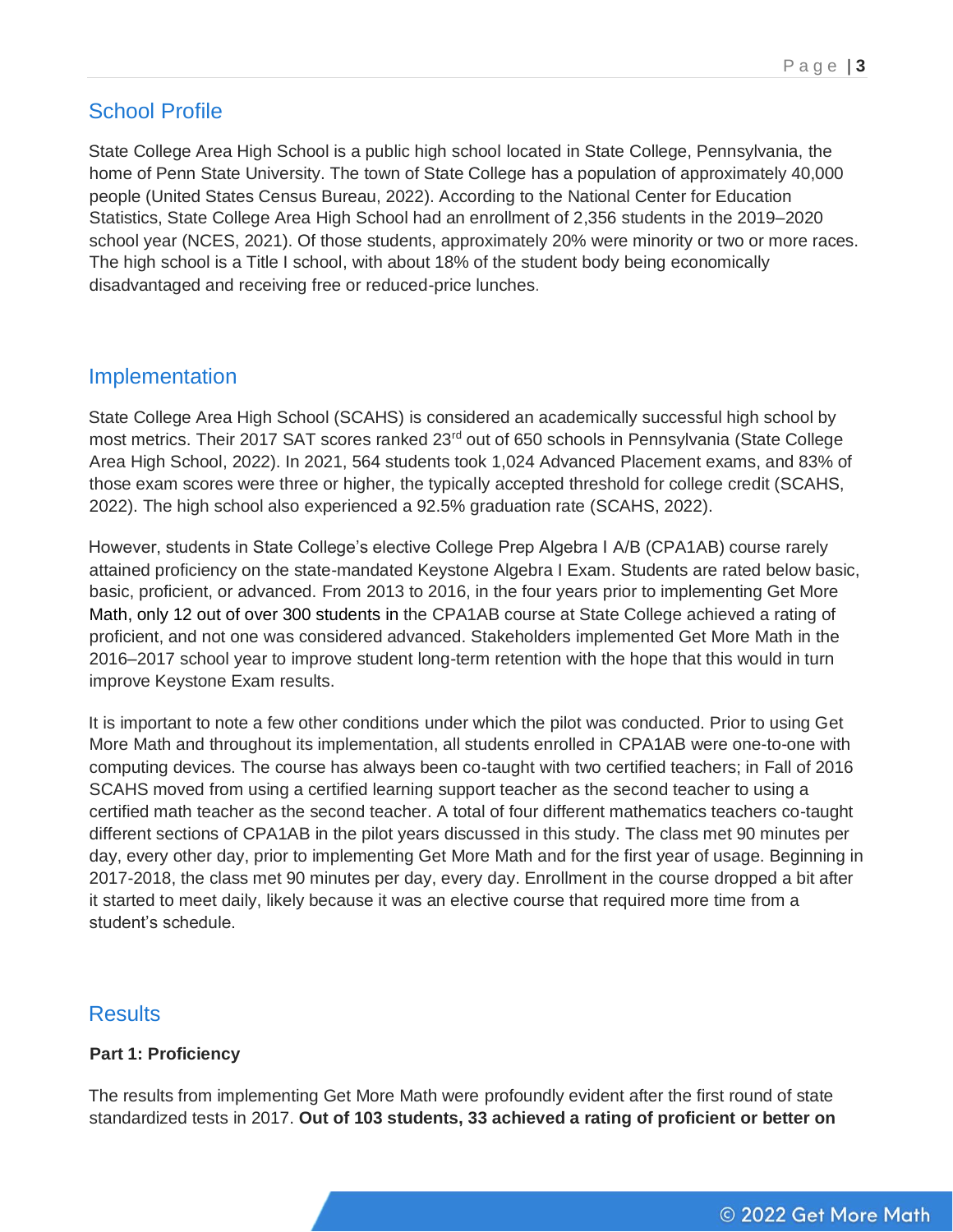**the Keystone Algebra Exam—almost three times more than the prior four years combined.** No students had ever achieved a level of advanced from this course before, but three students were advanced on the 2017 exam. The following year, on the 2018 exam, out of 91 students in the Algebra course, 28 were proficient and 11 were advanced. In 2019, out of 79 students in the course, 25 students were proficient and 7 were advanced. In those first three years of using Get More Math, a total of 104 students out of 273, or 38.1%, achieved a rating of at least proficient on the Keystone Algebra I Exam—approximately nine times the passing rate of the years preceding Get More Math implementation.



## Figure 1: Keystone Exam Proficiency, SCAHS CPA1AB, 2013–2019

The Keystone Exam pass rate of 38.1% in the first three years of utilizing Get More Math shows a statistically significant increase (p < 0.0001, see Appendix C) when compared to the Keystone pass rate of 4% (based on 12 out of 300) in the four years prior to the implementation of Get More Math.

## **Part 2: Predicted Scores**

Pennsylvania uses the Pennsylvania Value-Added Assessment System, or PVAAS, to measure growth and make predictions about student scores. According to the Pennsylvania Department of Education, non-partisan researchers have called the PVAAS approach one of the most reliable approaches in measuring student growth (Pennsylvania Department of Education, 2021a). To determine an estimated likelihood of passing the Algebra I Keystone Exam, the PVAAS model uses all appropriate available prior state assessment scores for an individual and then creates a predicted score based on the profile of all students who had similar previous scores (Pennsylvania Department of Education, 2021b). The state calculates the probability of a student scoring greater than or equal to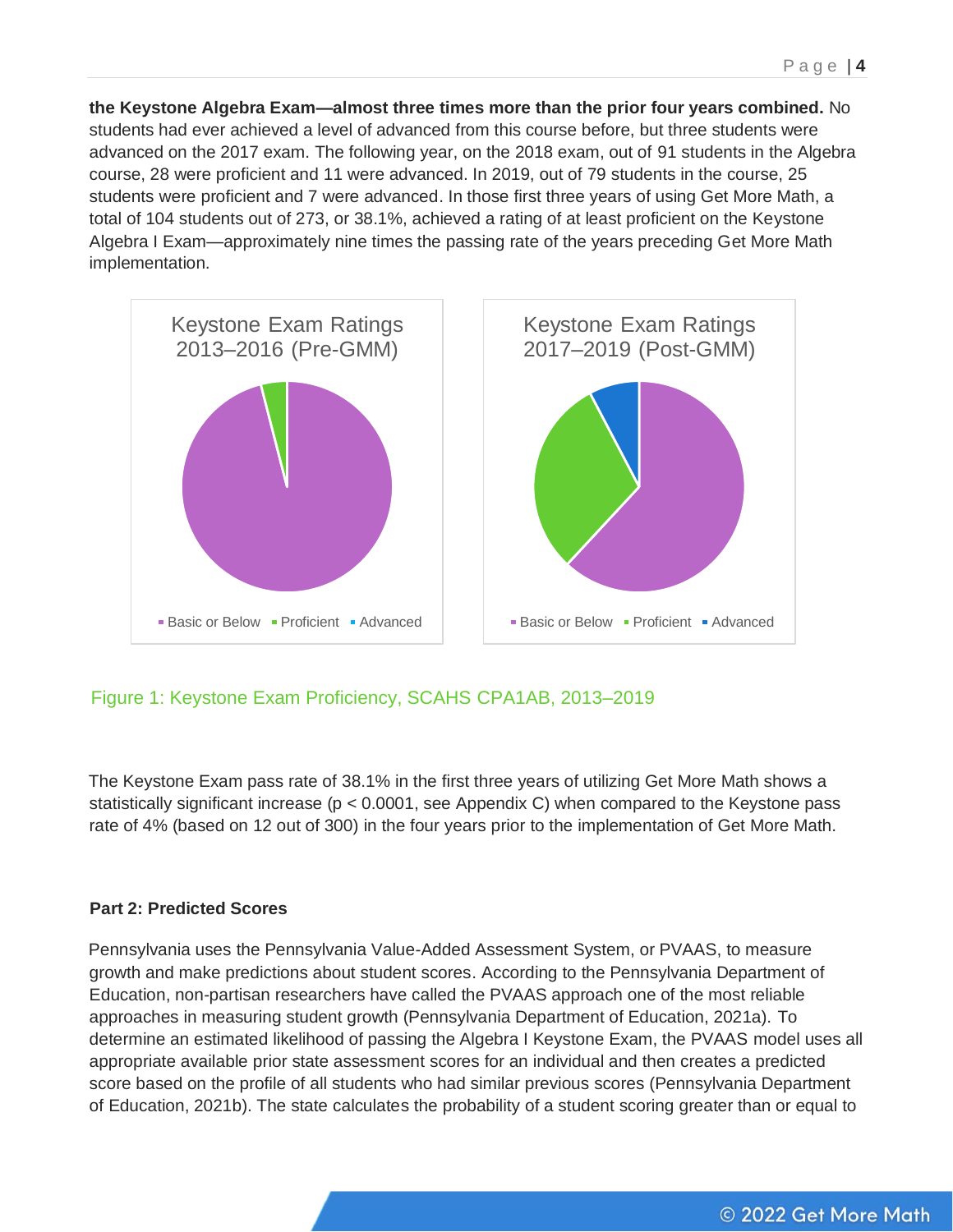the cut score for proficiency based on the predicted score and the associated standard error for that student profile.

For the 2017 test, the first year utilizing Get More Math, 90 of the 103 students had data from PVAAS predicting their chances of passing the Keystone Exam (see Appendix A). The mean predicted probability of scoring proficient or better was 22.2%. However, it is important to note that the data were notably skewed right, and the median prediction was a 10.85% probability of passing. However, 33 out of 90, or 36.7% of those students passed.

In Figure 2 below, the 2017 Keystone Exam scores for CPA1AB are plotted against each student's percentage likelihood of passing, along with an inverse normal cumulative density function using a mean of 1,500 and the 2017 Spring Keystone Algebra I standard deviation of 56.6 (Data Recognition Corporation, 2017). The vertical distance of student data points from the curve indicates an actual performance greater than the predicted score for approximately 85% of the students with PVAAS predictions.

Results were even better for the 2018 Keystone Algebra I Exam. In 2018, the mean predicted pass rate was 15% with a median of 7% for the 72 students with PVAAS data. However, 50% of the students scored proficient or better. Figure 3 below shows Keystone Exam scores plotted against each student's percentage likelihood of passing, again with an inverse normal density function with a mean of 1500 and the 2018 Spring Keystone Algebra I standard deviation of 56.6 (Data Recognition Corporation, 2018). Approximately 95% of these students exceeded their PVAAS expectations.

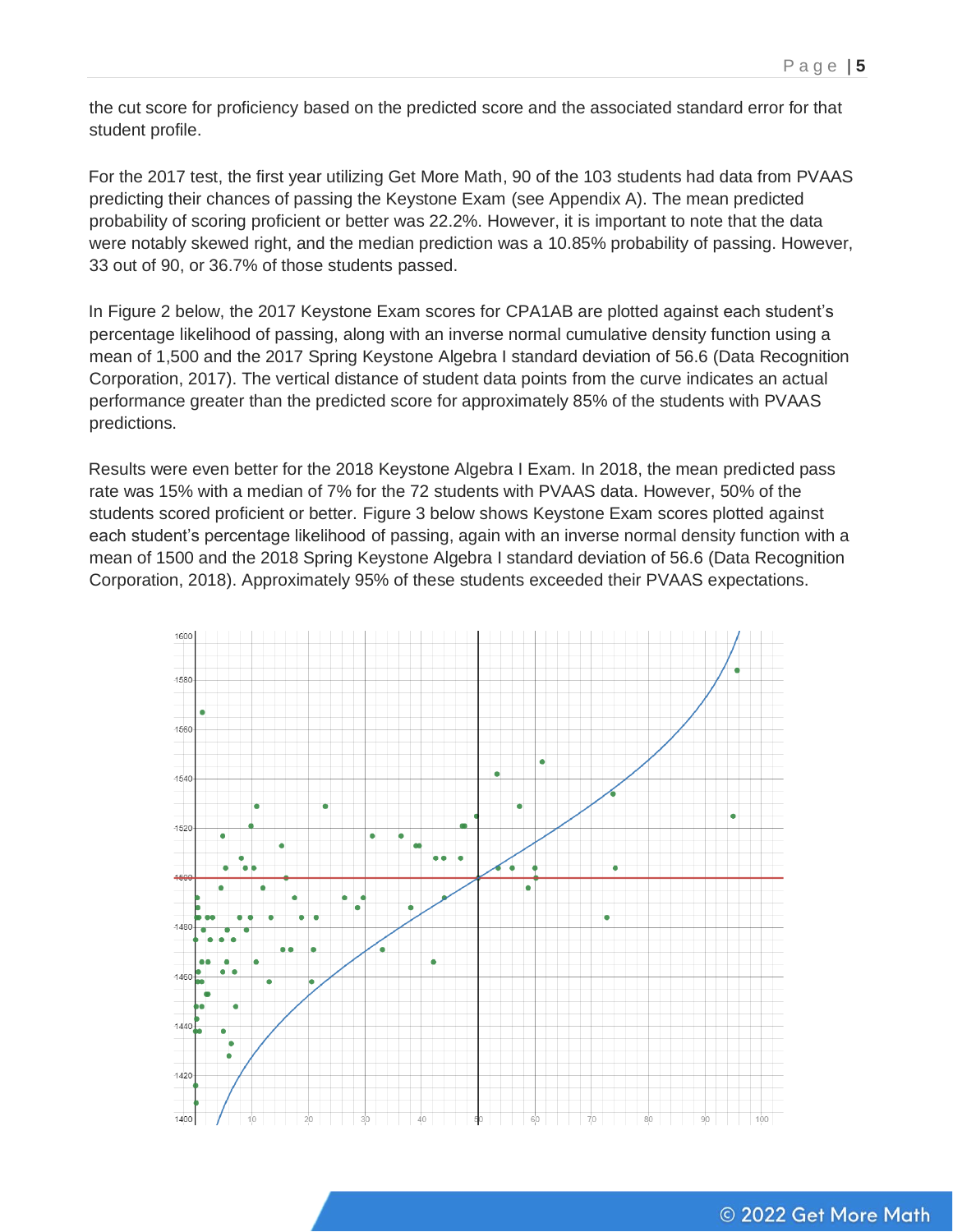

Figure 2: Keystone Exam Algebra Score vs. Likelihood of Passing, SCAHS CPA1AB, 2017

Figure 3: Keystone Exam Algebra Score vs. Likelihood of Passing, SCAHS CPA1AB, 2018

Results were similar in 2019, when the mean and median percentages for likelihood of passing were 11.35% and 3.5%, respectively. Yet on the 2019 Keystone exam, 35.7% of the test-takers with PVAAS data were proficient or better.

## **Part 3: Growth**

The PVAAS system also aggregates all the growth data for a set of students into a growth measurement that can be representative of a teacher, a school, or an entire district. The average growth index is a measurement of how many standard errors away from a growth measure of zero a set of students has scored (Pennsylvania Department of Education, 2021b, p. 20). Thus, scores between negative one and one are considered to have met the growth standard, as they are within one standard error of zero, showing evidence of no difference between the actual achievement and the expected achievement. Average growth indices greater than two would be considered exceptionally good, as they are greater than two standard errors from a growth measure of zero.

In the year before implementing Get More Math, State College Area High School already had an average growth index of 14.95, bolstered by the higher-level Algebra I classes that were already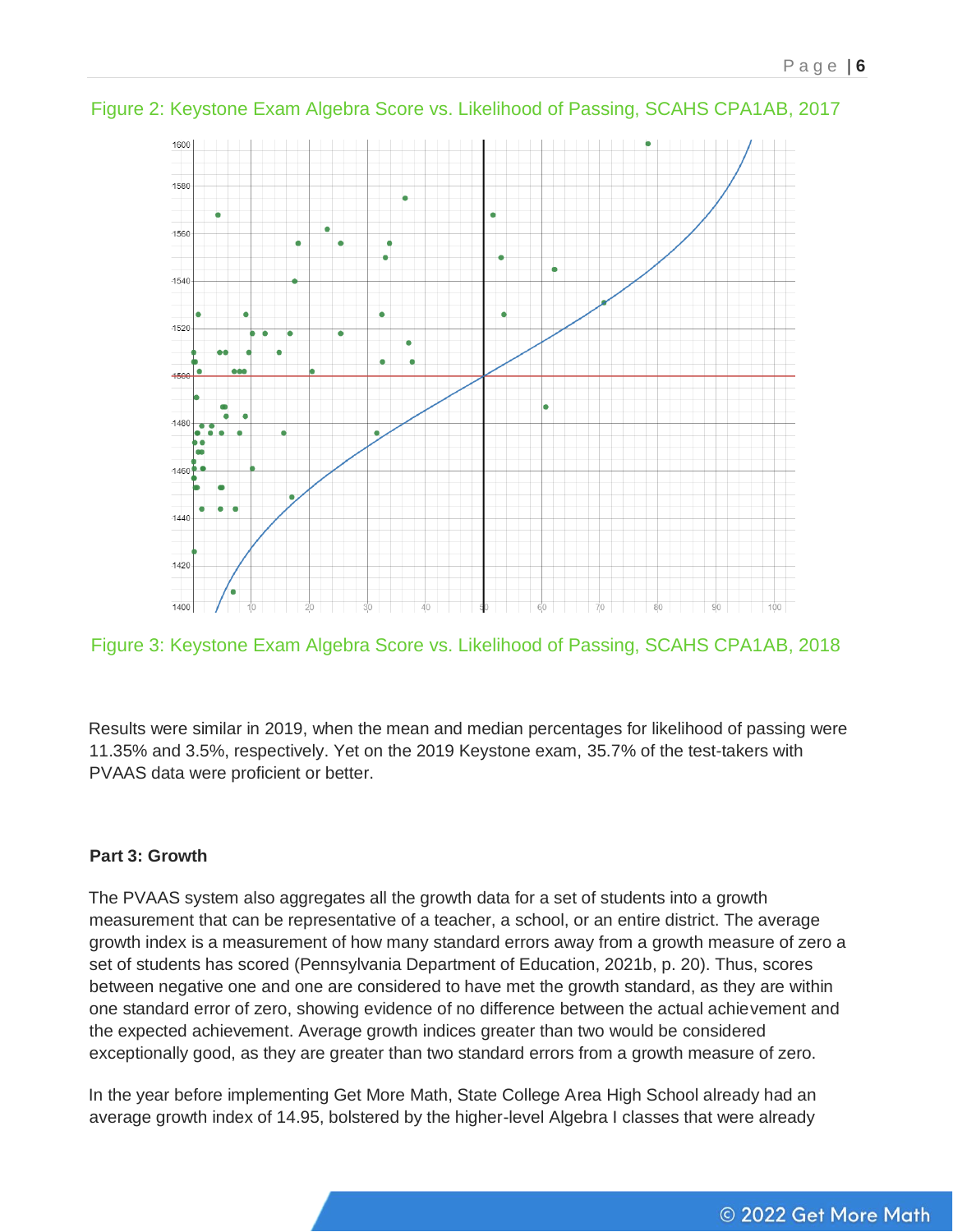achieving widespread success on the Keystone Exams. After implementing Get More Math in CPA1AB, the high school saw its average growth index climb to incredible values around 20.

| Year         | 2016 (pre-GMM) | 2017 | 2018  | 2019  |
|--------------|----------------|------|-------|-------|
| Growth Index | 14.95          | 18.8 | 20.24 | 20.72 |

#### Table 1: PVAAS Average Growth Index, SCAHS, 2016–2019

Out of 1,096 schools with PVAAS growth data, SCAHS ranked second in the state of Pennsylvania for their three-year average from 2017 to 2019, their first three years of implementing Get More Math (SAS Institute, Inc., 2022). In 2018, they were ranked first in the state (see Appendix B). A one-sample t-test confirms with statistical significance (p < 0.01, see Appendix C) that State College's average growth index in the first three years of using Get More Math has a mean value greater than 15. These scores were strengthened by the growth indices for the students in the course utilizing Get More Math, which are shown in the table below.

| Year                       | 2017 | 2018 | 2019  |
|----------------------------|------|------|-------|
| <b>CPA1AB Growth Index</b> | 27.8 | 29.1 | 24.35 |

## Table 2: PVAAS Average Growth Index, Algebra I Class with GMM, 2017–2019

## **Conclusion**

Upon seeing the need for a different approach for students in an Algebra I course at State College Area High School, teachers and stakeholders implemented Get More Math to focus on long-term retention and to improve student proficiency on year-end standardized tests. The use of Get More Math led to notable improvements in student proficiency and growth, and State College continues to use Get More Math with success.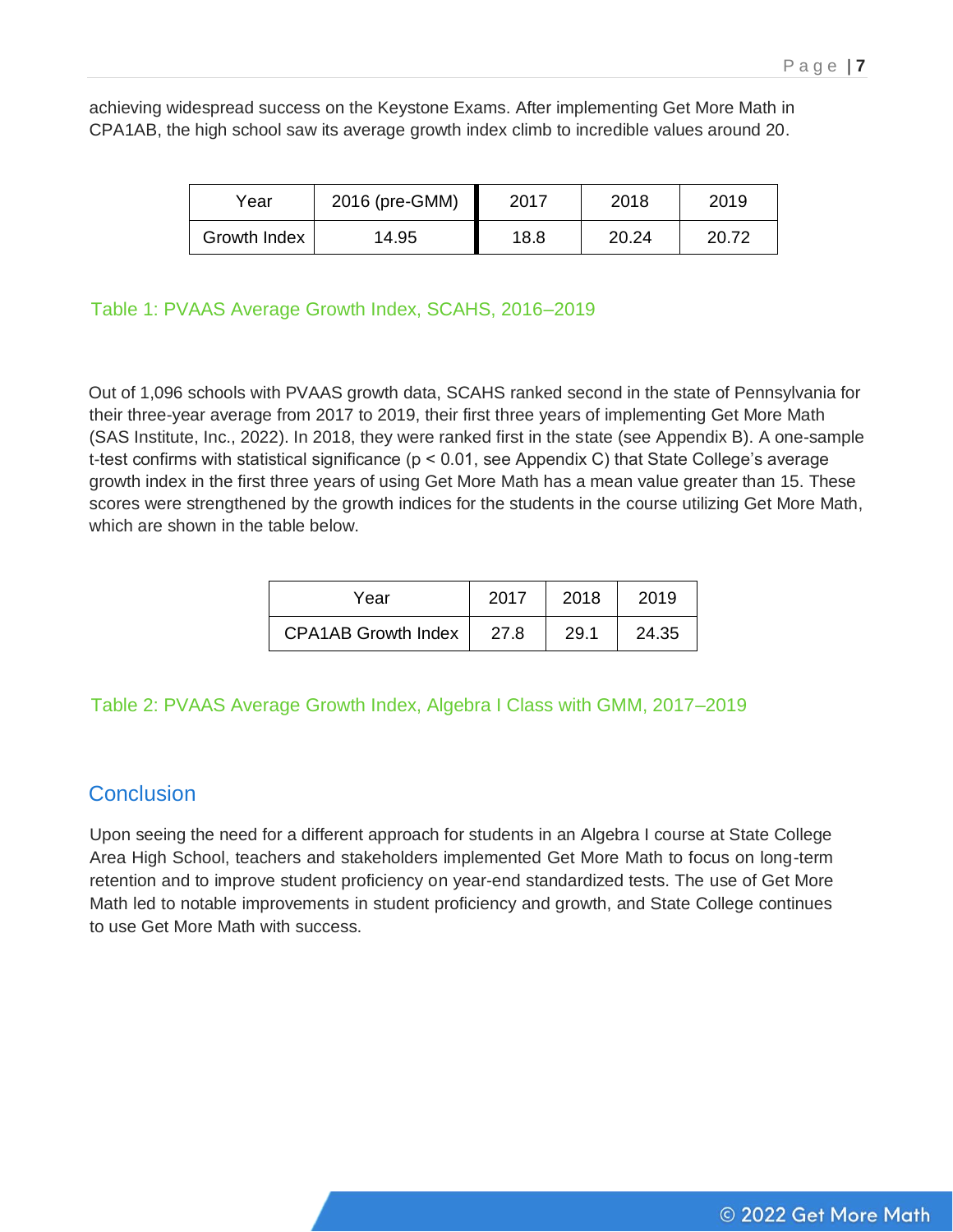## Appendix A: Keystone Exam Algebra Score vs. Likelihood of Passing, SCAHS CPA1AB

## 2017 Keystone Results with GMM for Students with PVAAS Data

| <b>Likelihood of</b><br>Proficiency<br>$(\%)$ | 2017<br>Keystone<br>Algebra I<br><b>Score</b> |
|-----------------------------------------------|-----------------------------------------------|
| 95.7                                          | 1584                                          |
| 95                                            | 1525                                          |
| 74.2                                          | 1504                                          |
| 73.8                                          | 1534                                          |
| 72.7                                          | 1484                                          |
| 61.3                                          | 1547                                          |
| 60.2                                          | 1500                                          |
| 60                                            | 1504                                          |
| 58.8                                          | 1496                                          |
| 57.3                                          | 1529                                          |
| 56                                            | 1504                                          |
| 53.5                                          | 1504                                          |
| 53.3                                          | 1542                                          |
| 50                                            | 1500                                          |
| 49.7                                          | 1525                                          |
| 47.6                                          | 1521                                          |
| 47.2                                          | 1521                                          |
| 46.9                                          | 1508                                          |
| 44                                            | 1492                                          |
| 43.9                                          | 1508                                          |
| 42.5                                          | 1508                                          |
| 42.1                                          | 1466                                          |
| 39.6                                          | 1513                                          |
| 39                                            | 1513                                          |
| 38.1                                          | 1488                                          |
| 36.4                                          | 1517                                          |
| 33.1                                          | 1471                                          |

| 31.3 | 1517 |
|------|------|
| 29.7 | 1492 |
| 28.7 | 1488 |
| 26.4 | 1492 |
| 23   | 1529 |
| 21.4 | 1484 |
| 20.9 | 1471 |
| 20.6 | 1458 |
| 18.8 | 1484 |
| 17.6 | 1492 |
| 16.9 | 1471 |
| 16.1 | 1500 |
| 15.5 | 1471 |
| 15.3 | 1513 |
| 13.4 | 1484 |
| 13.1 | 1458 |
| 12   | 1496 |
| 10.9 | 1529 |
| 10.8 | 1466 |
| 10.4 | 1504 |
| 9.9  | 1521 |
| 9.8  | 1484 |
| 9.1  | 1479 |
| 8.9  | 1504 |
| 8.2  | 1508 |
| 7.9  | 1484 |
| 7.2  | 1448 |
| 7    | 1462 |
| 6.8  | 1475 |
| 6.4  | 1433 |
| 6    | 1428 |

| 5.7           | 1479 |
|---------------|------|
| 5.6           | 1466 |
| 5             | 1438 |
| 4.9           | 1517 |
| 4.9           | 1462 |
| 4.7           | 1475 |
| 4.6           | 1496 |
| 3.1           | 1484 |
| 2.3           | 1466 |
| 2.3           | 1453 |
| 2.2           | 1484 |
| $\frac{2}{1}$ | 1453 |
| 1.5           | 1479 |
| 1.3           | 1567 |
| 1.2           | 1466 |
| 1.2           | 1458 |
| 1.2           | 1448 |
| 0.8           | 1438 |
| 0.7           | 1484 |
| 0.6           | 1462 |
| 0.5           | 1488 |
| 0.5           | 1458 |
| 0.4           | 1492 |
| 0.3           | 1484 |
| 0.3           | 1443 |
| 0.2           | 1448 |
| 0.2           | 1409 |
| 0.1           | 1475 |
| 0.1           | 1438 |
| 0.1           | 1416 |
|               |      |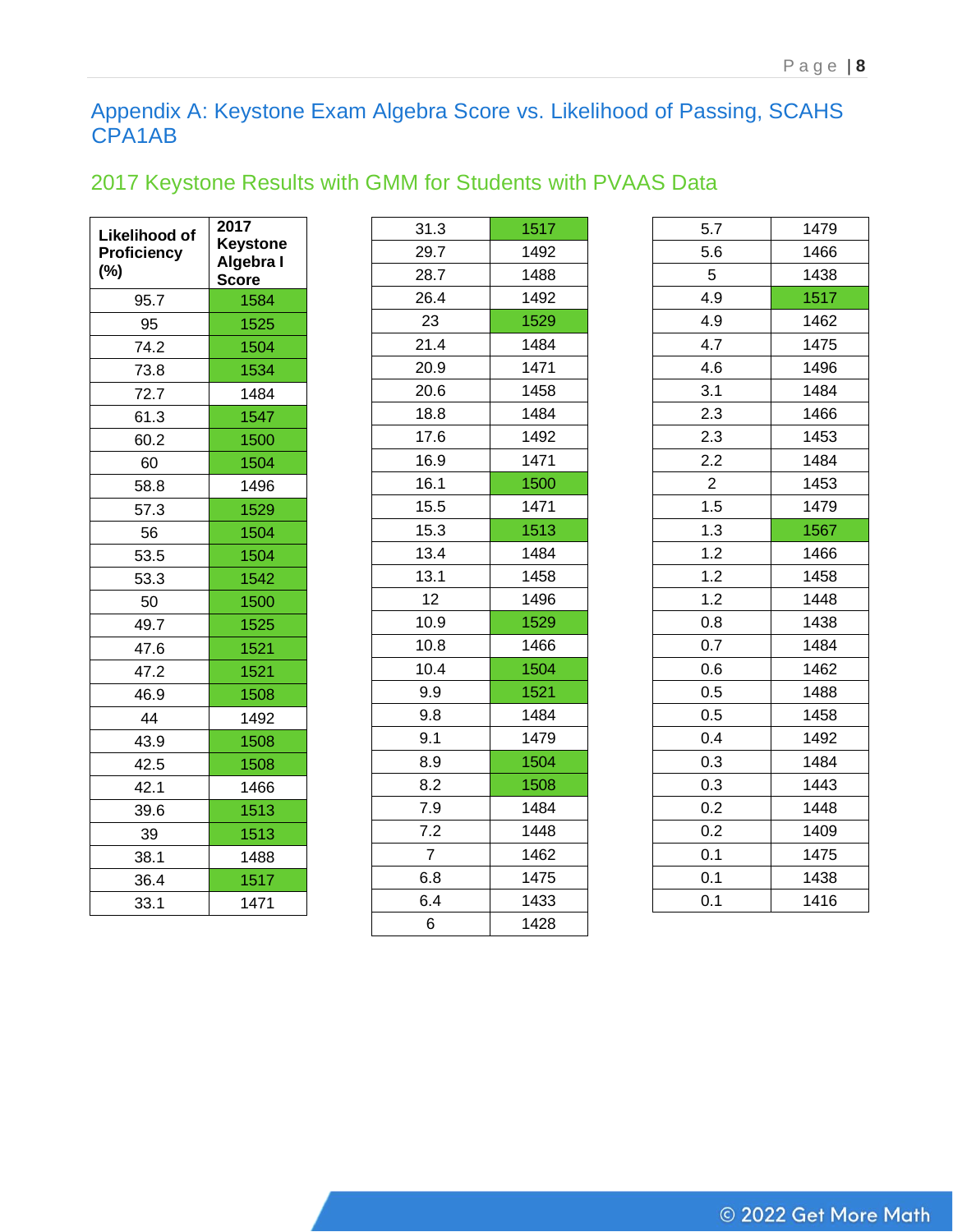## 2018 Keystone Results with GMM for Students with PVAAS Data

| <b>Likelihood of</b><br>Proficiency<br>(%) | 2018 Keystone<br>Algebra I<br><b>Score</b> |
|--------------------------------------------|--------------------------------------------|
| 78.3                                       | 1598                                       |
| 70.7                                       | 1531                                       |
| 62.2                                       | 1545                                       |
| 60.7                                       | 1487                                       |
| 53.5                                       | 1526                                       |
| 53                                         | 1550                                       |
| 51.6                                       | 1568                                       |
| 37.7                                       | 1506                                       |
| 37.1                                       | 1514                                       |
| 36.5                                       | 1575                                       |
| 33.8                                       | 1556                                       |
| 33.1                                       | 1550                                       |
| 32.6                                       | 1506                                       |
| 32.5                                       | 1526                                       |
| 31.6                                       | 1476                                       |
| 25.4                                       | 1518                                       |
| 25.4                                       | 1556                                       |
| 23.1                                       | 1562                                       |
| 20.5                                       | 1502                                       |
| 18.1                                       | 1556                                       |
| 17.5                                       | 1540                                       |
| 17                                         | 1449                                       |
| 16.7                                       | 1518                                       |
| 15.6                                       | 1476                                       |
| 14.8                                       | 1510                                       |
| 12.4                                       | 1518                                       |
| 10.2                                       | 1461                                       |
| 10.2                                       | 1518                                       |
| 9.6                                        | 1510                                       |
| 9.1                                        | 1526                                       |
| 9                                          | 1483                                       |
| 8.8                                        | 1502                                       |
| 8                                          | 1476                                       |
| 8                                          | 1502                                       |

| 7.3 | 1444 |
|-----|------|
| 7.1 | 1502 |
| 6.9 | 1409 |
| 5.7 | 1483 |
| 5.6 | 1510 |
| 5.5 | 1487 |
| 5.1 | 1487 |
| 5   | 1453 |
| 4.9 | 1476 |
| 4.7 | 1444 |
| 4.7 | 1453 |
| 4.6 | 1510 |
| 4.3 | 1568 |
| 3.2 | 1479 |
| 3   | 1476 |
| 1.7 | 1461 |
| 1.7 | 1461 |
| 1.6 | 1472 |
| 1.5 | 1444 |
| 1.5 | 1468 |
| 1.5 | 1479 |
| 1.1 | 1502 |
| 0.9 | 1468 |
| 0.9 | 1526 |
| 0.8 | 1476 |
| 0.7 | 1453 |
| 0.7 | 1476 |
| 0.6 | 1491 |
| 0.4 | 1453 |
| 0.4 | 1506 |
| 0.3 | 1472 |
| 0.2 | 1426 |
| 0.2 | 1457 |
| 0.2 | 1461 |
| 0.1 | 1457 |
| 0.1 | 1464 |
| 0.1 | 1506 |
| 0.1 | 1510 |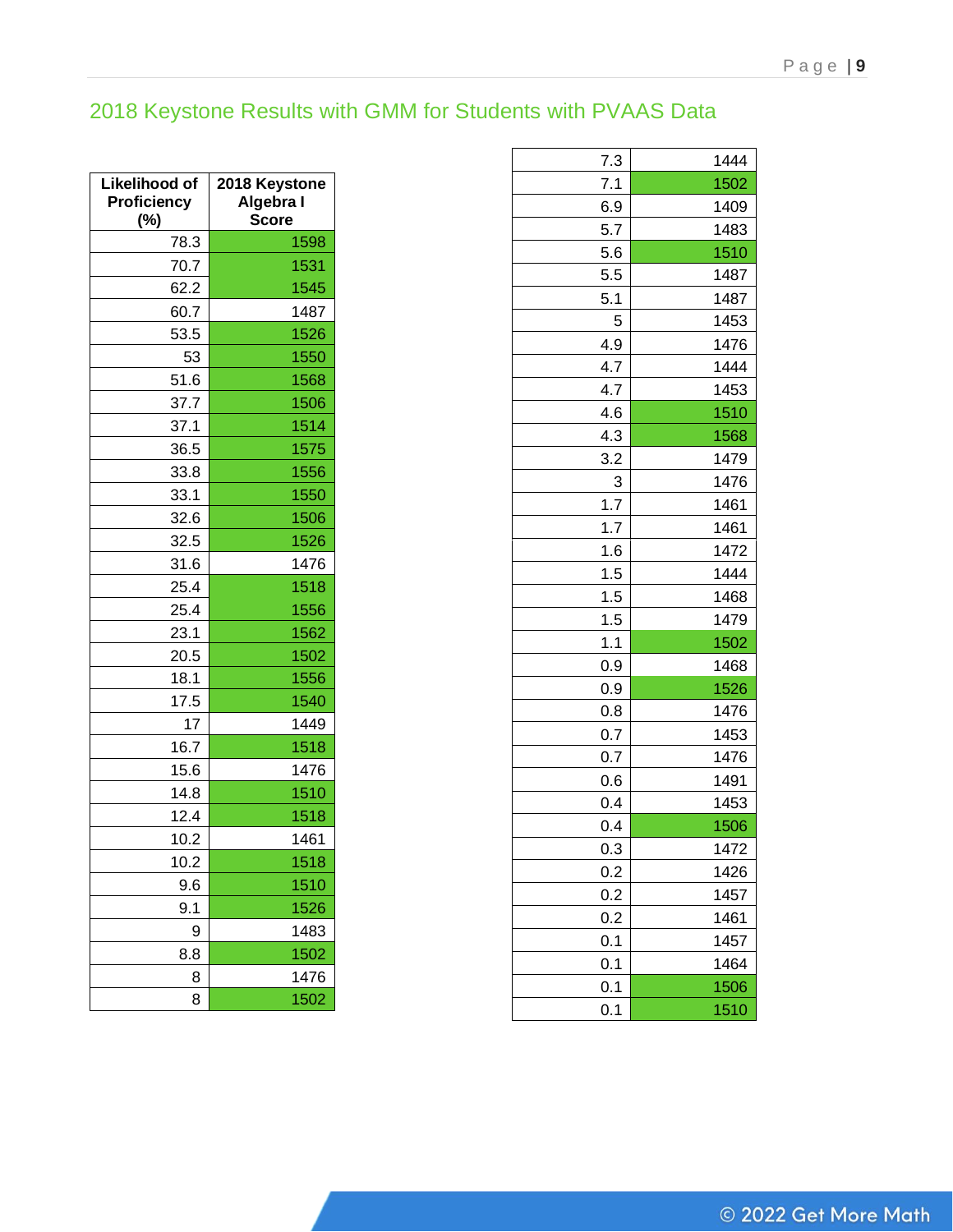## 2019 Keystone Results with GMM for Students with PVAAS Data (Note: Specific scores were not available at the time of publication.)

| Likelihood of<br>Proficiency (%) | 2019 Keystone<br>Algebra I<br>Proficiency |
|----------------------------------|-------------------------------------------|
| 60                               | Proficient                                |
| 58.8                             | Advanced                                  |
| 44.9                             | Proficient                                |
| 43.5                             | Proficient                                |
| 40.2                             | Advanced                                  |
| 28.6                             | Proficient                                |
| 28.2                             | Advanced                                  |
| 26.6                             | Advanced                                  |
| 24.1                             | Advanced                                  |
| 16                               | Basic                                     |
| 12.8                             | <b>Basic</b>                              |
| 11.6                             | Basic                                     |
| 9.4                              | Advanced                                  |
| 8.9                              | Basic                                     |
| 7.2                              | Proficient                                |
| 5.7                              | <b>Basic</b>                              |
| 5.6                              | Basic                                     |
| 5.5                              | Proficient                                |
| 4.6                              | Proficient                                |
| 4.2                              | Basic                                     |

| 3.8 | Basic              |
|-----|--------------------|
| 3.2 | Basic              |
| 3.1 | Basic              |
| 3.1 | Basic              |
| 3   | Basic              |
| 2.9 | <b>Below Basic</b> |
| 2.4 | Basic              |
| 2.1 | Basic              |
| 1.4 | <b>Basic</b>       |
| 1.2 | Proficient         |
| 0.8 | <b>Below Basic</b> |
| 0.6 | Basic              |
| 0.5 | Basic              |
| 0.5 | Proficient         |
| 0.4 | Basic              |
| 0.4 | <b>Below Basic</b> |
| 0.3 | <b>Below Basic</b> |
| 0.2 | Basic              |
| 0.2 | Basic              |
| 0.1 | Basic              |
| 0.1 | Basic              |
| 0.1 | Basic              |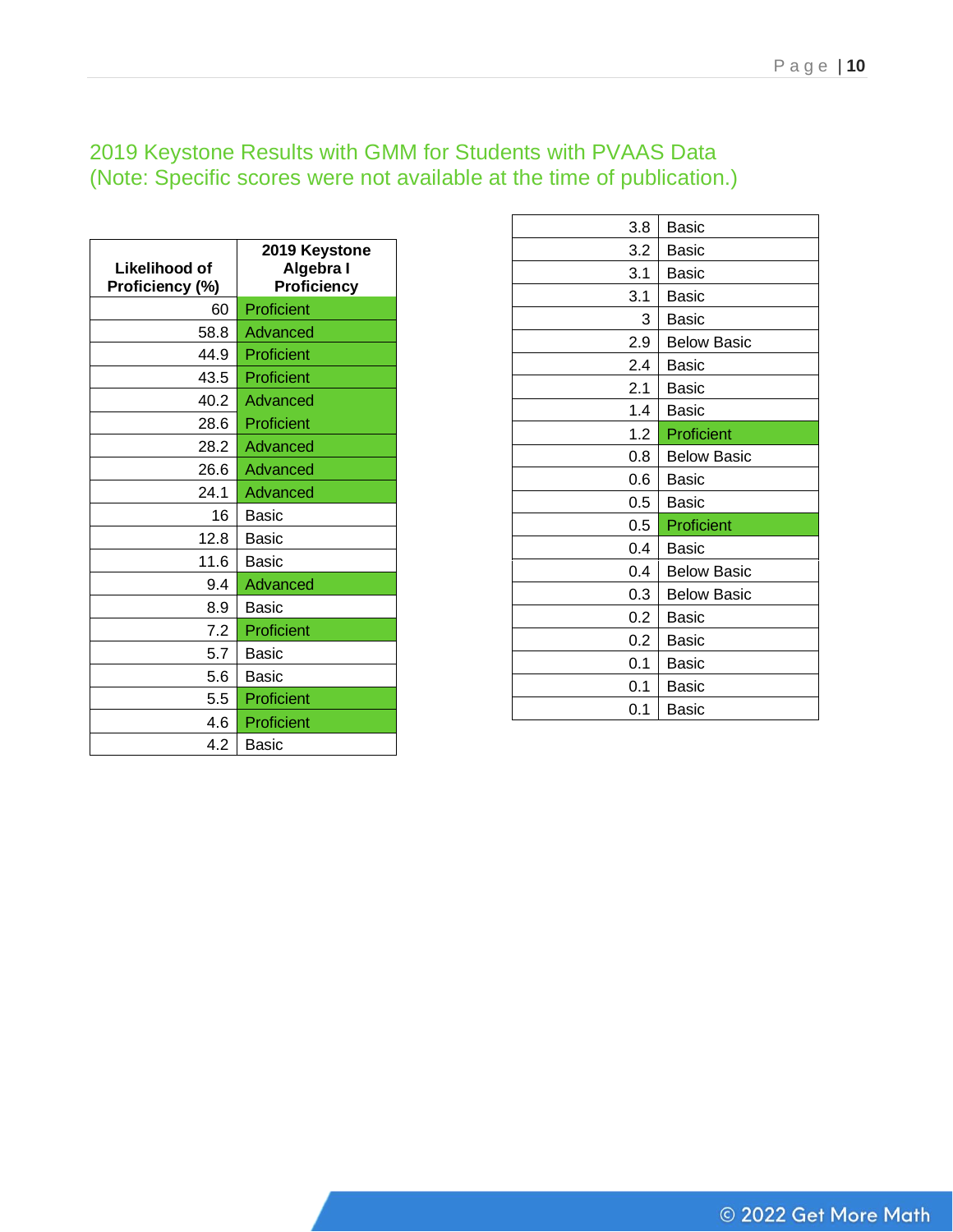## Appendix B: PVAAS Achievement vs. Average Growth Scatterplots, 2017–2019



2017 Achievement vs. Average Growth Index



2018 Achievement vs. Average Growth Index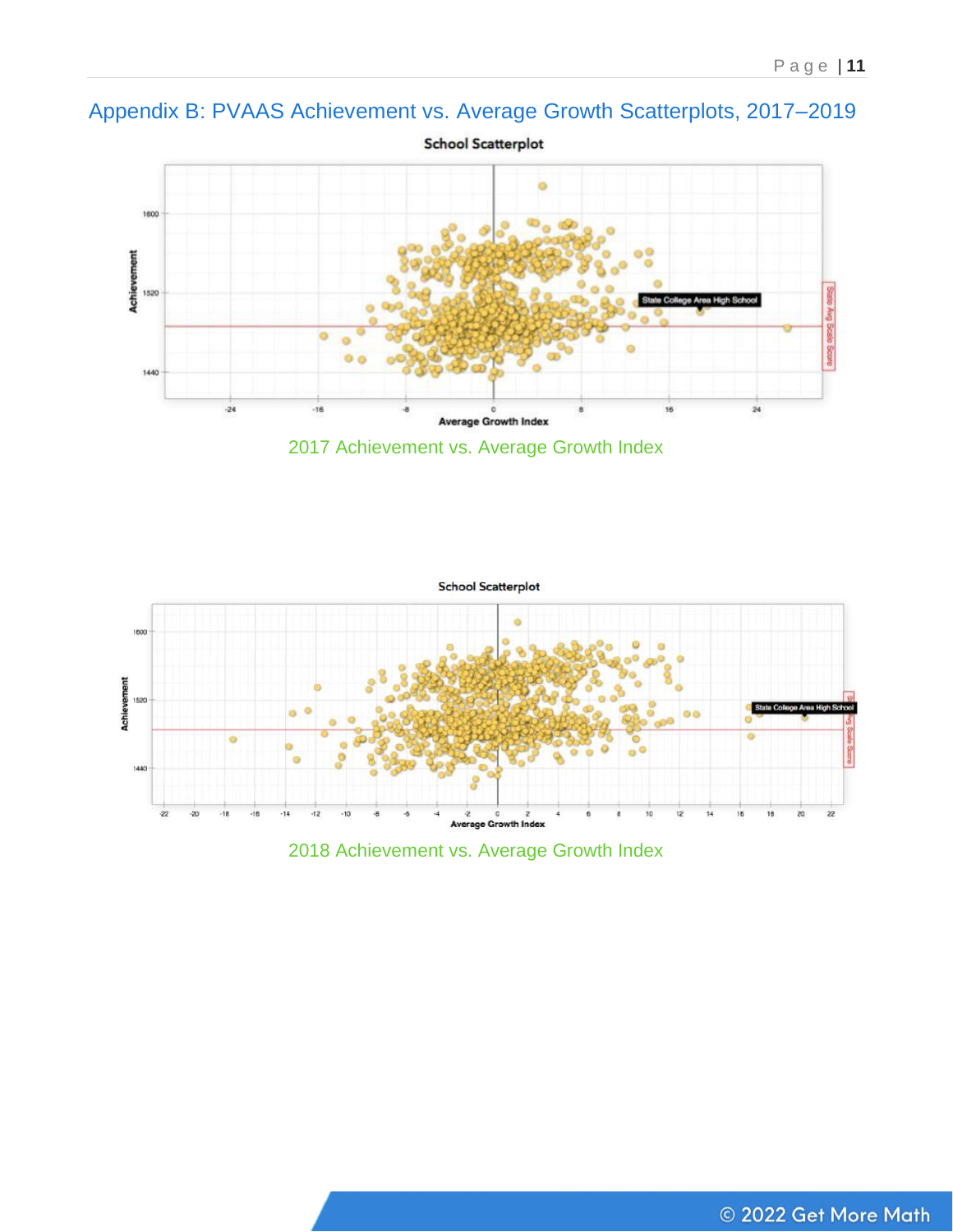



2017–2019 Achievement vs. Average Growth Index (Note: The Average Growth Index for this measure is not simply the average of the three years; PVAAS recalculates the value based on the standard error of the mean for the data set.)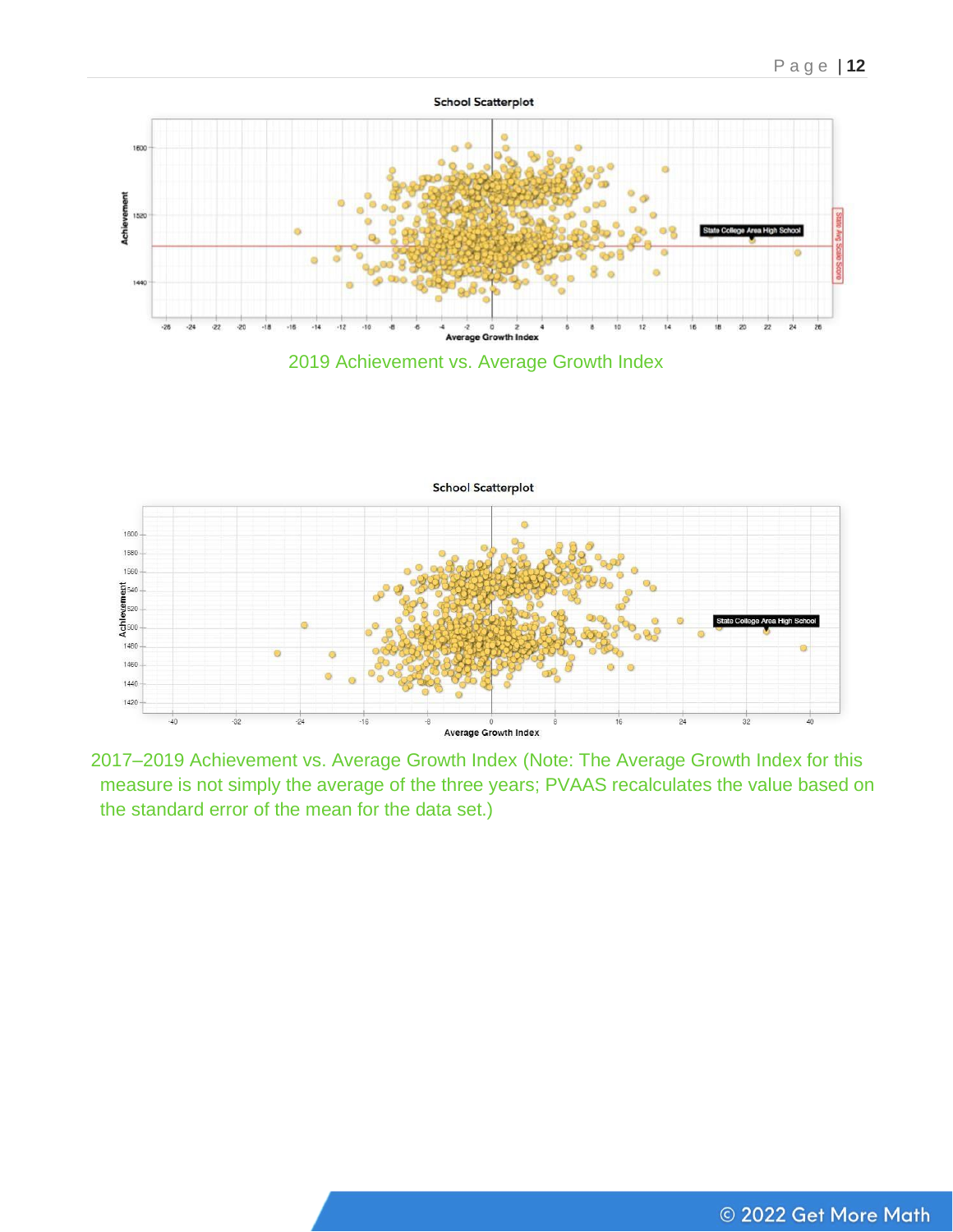## Appendix C: Hypothesis Tests

## Proportion of Students Proficient Before and After Get More Math Implementation

#### **Two sample proportion summary hypothesis test:**

p1: proportion of successes for population 1 (2017–2019) p2: proportion of successes for population 2 (2013–2016) p<sup>1</sup> - p2: Difference in proportions  $H_0: p_1 - p_2 = 0$  $H_A: p_1 - p_2 > 0$ 

#### **Hypothesis test results:**

|  |  | Difference Count1   Total1   Count2   Total2   Sample Diff.   Std. Err.   Z-Stat   P-value |  |  |
|--|--|--------------------------------------------------------------------------------------------|--|--|
|  |  | $p_1 - p_2$   104   273   12   300   0.34095238   0.033609947 10.144389   <0.0001          |  |  |

## Mean of Average Growth Index for State College Area High School, 2017–2019

#### **One sample T hypothesis test:**

μ: Mean of variable  $H<sub>0</sub>: μ = 15$  $H_A: μ > 15$ 

#### **Hypothesis test results:**

| Variable | <b>Sample Mean</b> | Std. Err. | DF | <sup>-</sup> -Stat | P-value |
|----------|--------------------|-----------|----|--------------------|---------|
| var1     | 19.92              | 0.5768882 |    | 8.5285155          | 0.0067  |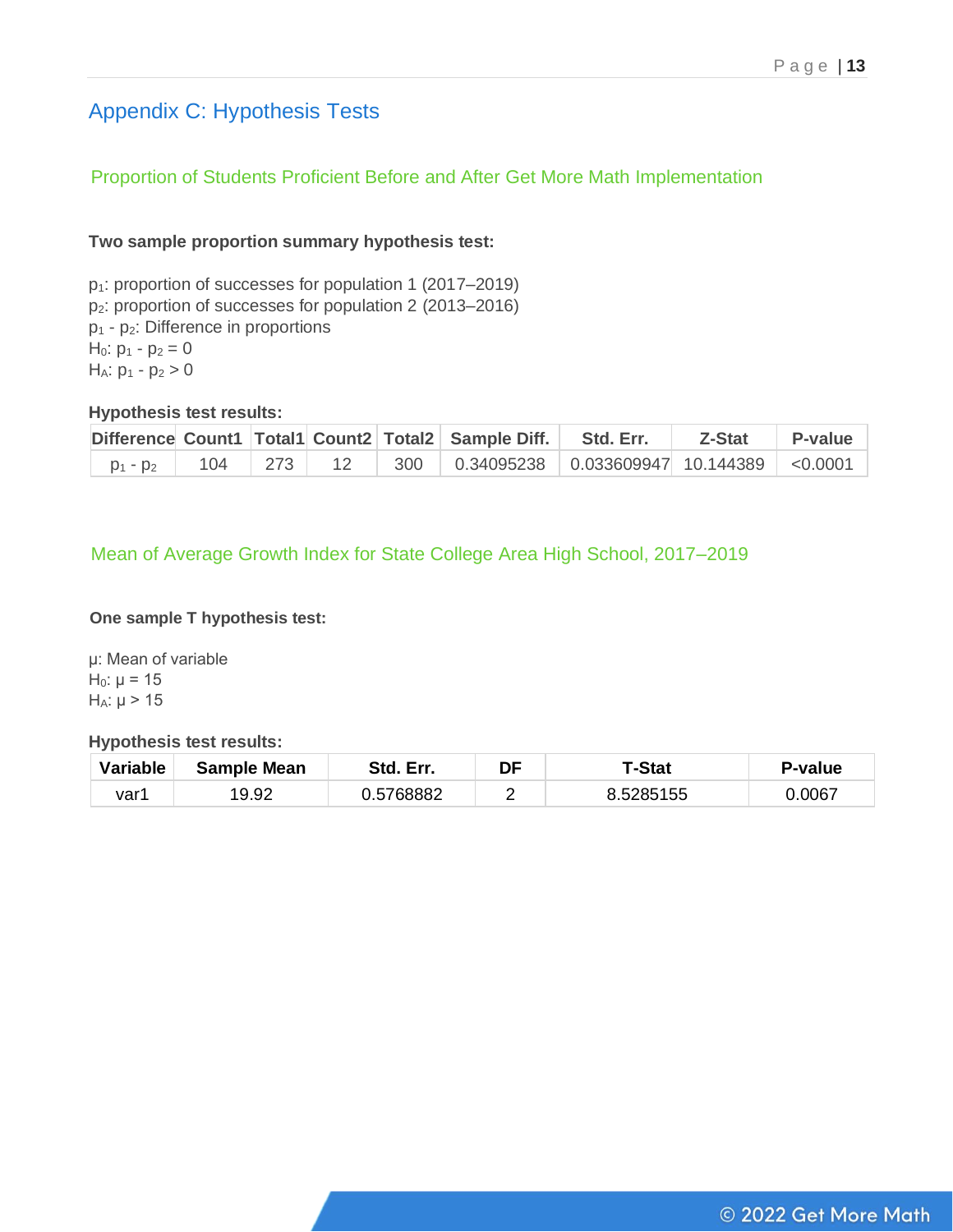## References

- Brown, P.C., Roediger, H.L., III & McDaniel, M.A. (2014). *Make it stick: The science of successful learning.* The Belknap Press of Harvard University Press.
- Data Recognition Corporation. (2017). *2017 Keystone technical report: Algebra I, biology, and literature.*

[https://www.education.pa.gov/Documents/Data%20and%20Statistics/Keystones/2017%20Key](https://www.education.pa.gov/Documents/Data%20and%20Statistics/Keystones/2017%20Key%09stone%20Exams%20Technical%20Report.pdf)  [stone%20Exams%20Technical%20Report.pdf](https://www.education.pa.gov/Documents/Data%20and%20Statistics/Keystones/2017%20Key%09stone%20Exams%20Technical%20Report.pdf)

Data Recognition Corporation. (2018). *2018 Keystone technical report: Algebra I, biology, and literature.*

<https://www.education.pa.gov/Documents/Data%20and%20Statistics/Keystones/2018%20Keyst> one%20Exams%20Technical%20Report.pdf

- Kim, J.W., Ritter, F.E., & Koubek, R.J. (2013). An integrated theory for improved skill acquisition and retention in the three stages of learning. *Theoretical Issues in Ergonomics Science, 14*(1), 22- 37.<http://dx.doi.org/10.1080/1464536X.2011.573008>
- Little, C.A., Hauser, S., & Corbishley, J. (2009). Constructing complexity for differentiated learning. *Mathematics Teaching in the Middle School, 15*(1), 34-42. <https://www.jstor.org/stable/41182949>
- Murray, T. & Arroyo, I. (2002, June 2). *Toward measuring and maintaining the zone of proximal development in adaptive instructional systems*. International Conference on Intelligent Tutoring Systems*,* 749-758. San Sebastian, Spain. 10.1007/3-540-47987-2\_75
- National Center for Education Statistics. (n.d.). *School directory information State College Area High School*. Retrieved November 18, 2021, from <https://nces.ed.gov/ccd/>
- Pennsylvania Department of Education. (2021a). *What should you know about PVAAS?* [https://www.education.pa.gov/Documents/K-](https://www.education.pa.gov/Documents/K-%0912/Assessment%20and%20Accountability/PVAAS/WhatShouldYouKnowAboutPVAAS.pdf)[12/Assessment%20and%20Accountability/PVAAS/WhatShouldYouKnowAboutPVAAS.pdf](https://www.education.pa.gov/Documents/K-%0912/Assessment%20and%20Accountability/PVAAS/WhatShouldYouKnowAboutPVAAS.pdf)
- Pennsylvania Department of Education. (2021b). *PVAAS methodologies: measuring growth & projecting achievement[.](https://www.education.pa.gov/Documents/K-%0912/Assessment%20and%20Accountability/PVAAS/Methodology/PVAASMethodologies.pdf)* [https://www.education.pa.gov/Documents/K-](https://www.education.pa.gov/Documents/K-%0912/Assessment%20and%20Accountability/PVAAS/Methodology/PVAASMethodologies.pdf)[12/Assessment%20and%20Accountability/PVAAS/Methodology/PVAASMethodologies.pdf](https://www.education.pa.gov/Documents/K-%0912/Assessment%20and%20Accountability/PVAAS/Methodology/PVAASMethodologies.pdf)
- Roediger, H. L., & Karpicke, J. D. (2006). Test-enhanced learning: Taking memory tests improves long-term retention. *Psychological Science*, 17(3), 249–255.<https://doi.org/10.1111/j.1467-> 9280.2006.01693.x

SAS Institute, Inc. (2022). *PVAAS scatterplots.* [https://pvaas.sas.com/scatterplot.html?as=d&aj=d&w4=116&ab=dD&x9=1&xp=2999&yb=1&w](https://pvaas.sas.com/scatterplot.html?as=d&aj=d&w4=116&ab=dD&x9=1&xp=2999&yb=1&w%09D=-1&x7=2)  $D = -18x7=2$